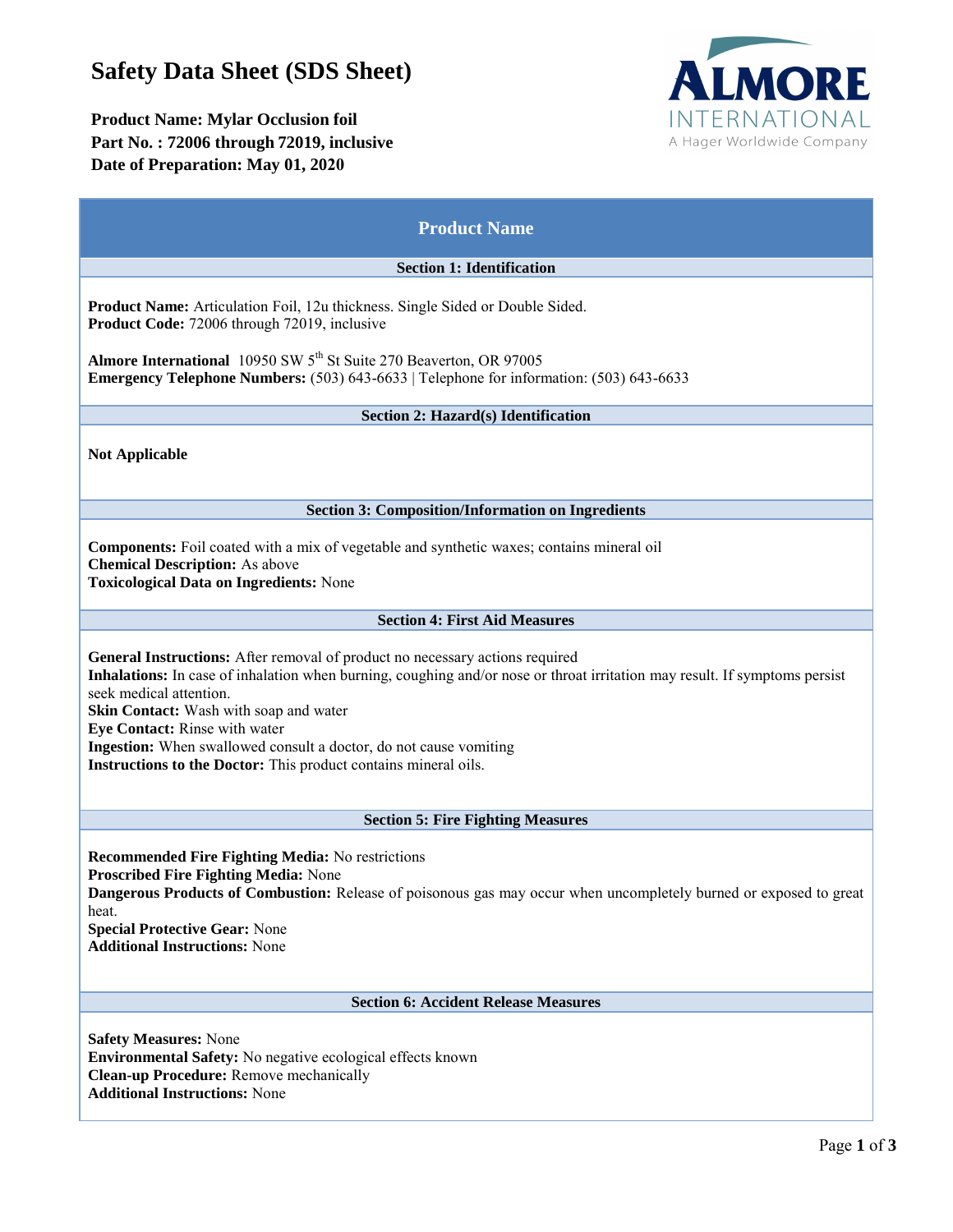## **Section 7: Handling and Storage**

**Handling:** For professional dental use only. **Storage:** Store in a cool and dry place.

# **Section 8: Exposure Controls / Personal Protection**

**Engineering Controls:** None **Components with Specific Tolerances:** None **Personal Protection:** Avoid contact with eyes

## **Section 9: Physical and Chemical Properties**

**Physical State:** Solid **Color:** Red, black, green, blue **Odor:** Odorless **Volatility:** Not applicable for prescribed use **Melting Point:** None **Auto-Ignition Temperature:** None **Danger of Explosion:** None **Flash Point:** None **Density at 20 C:** Insoluble **pH:** Not Applicable **Viscosity:** Not Applicable **Critical Temperature:** Not applicable **Thermic degradation:** None outside of flames **Additional Information:** None

#### **Section 10: Stability and Reactivity**

**Stability:** Keep away from extreme heat **Incompatibility with Various Substances:** Avoid contact with strong oxidizable and organic solvents **Dangerous By-products:** Not applicable for prescribed use **Additional Information:** None

# **Section 11: Toxicological Information**

**Acute Toxicity:** Not applicable for prescribed used **Chronic Toxicity:** None

# **Section 12: Ecological Information**

**Toxicity of the Products of Biodegradtion:** None **Reaction in Environmental Compartments:** Not applicable **Ecotoxicity:** None **Additional Ecological Information:** Critical for Water

# **Section 13: Disposal Considerations**

**Product/Packing:** Consult regional or local authorities